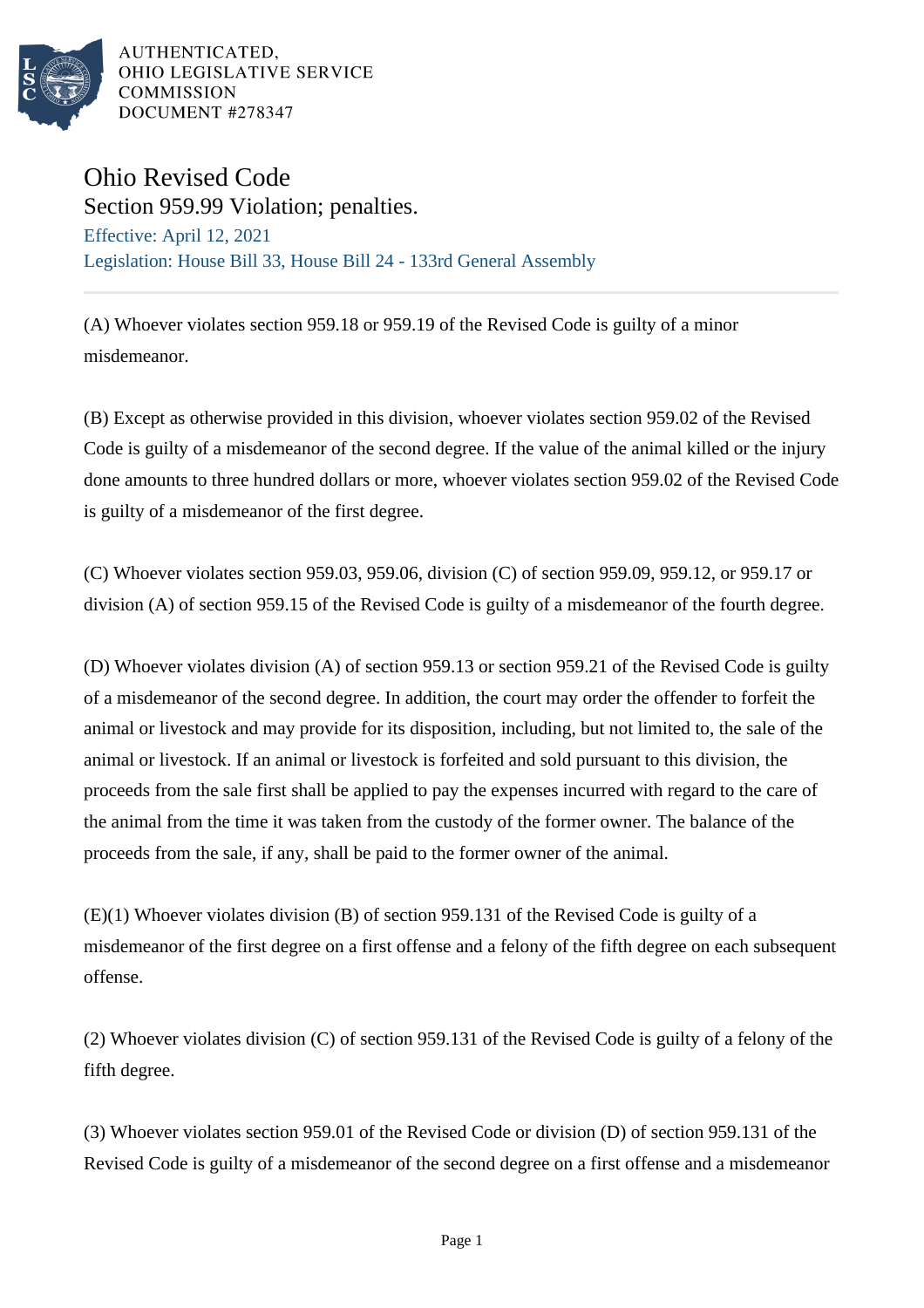

AUTHENTICATED. OHIO LEGISLATIVE SERVICE **COMMISSION** DOCUMENT #278347

of the first degree on each subsequent offense.

(4) Whoever violates division (E) of section 959.131 of the Revised Code is guilty of a felony of the fifth degree.

(5) Whoever violates division (F) of section 959.131 of the Revised Code is guilty of a misdemeanor of the first degree.

(6)(a) A court may order a person who is convicted of or pleads guilty to a violation of section 959.131 of the Revised Code to forfeit to an impounding agency, as defined in section 959.132 of the Revised Code, any or all of the companion animals in that person's ownership or care. The court also may prohibit or place limitations on the person's ability to own or care for any companion animals for a specified or indefinite period of time.

(b) A court may order a person who is convicted of or pleads guilty to a violation of division (A) of section 959.13 or section 959.131 of the Revised Code to reimburse an impounding agency for the reasonable and necessary costs incurred by the agency for the care of an animal or livestock that the agency impounded as a result of the investigation or prosecution of the violation, provided that the costs were not otherwise paid under section 959.132 of the Revised Code.

(7) If a court has reason to believe that a person who is convicted of or pleads guilty to a violation of section 959.131 or 959.21 of the Revised Code suffers from a mental or emotional disorder that contributed to the violation, the court may impose as a community control sanction or as a condition of probation a requirement that the offender undergo psychological evaluation or counseling. The court shall order the offender to pay the costs of the evaluation or counseling.

(F) Whoever violates section 959.14 of the Revised Code is guilty of a misdemeanor of the second degree on a first offense and a misdemeanor of the first degree on each subsequent offense.

(G) Whoever violates section 959.05 or 959.20 of the Revised Code is guilty of a misdemeanor of the first degree.

(H) Whoever violates section 959.16 of the Revised Code is guilty of a felony of the fourth degree